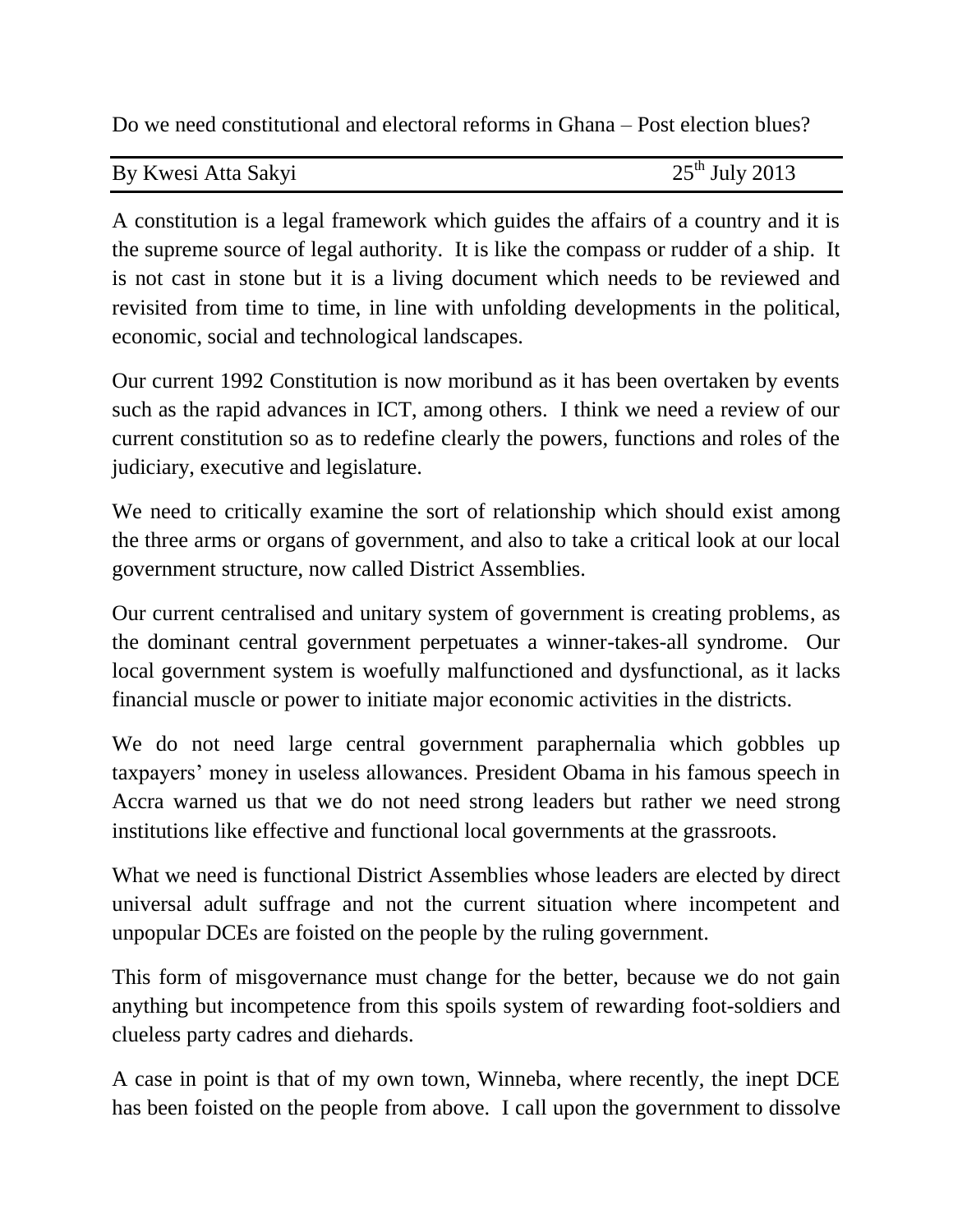and disband the current DAs as they are just glorified chambers for talking shop. We need functional local governments like the ones in the USA, UK, Switzerland, Germany, Japan and South Africa.

The current DAs bear traits of politicisation, and they lack non-partisan and professional credentials, because they were borne out of revolutionary fervour of the 80s and 90s, and they lack popular acceptability.

Even though drawing up a new constitution is a highly technical, expensive and time-consuming exercise, it is high time we had a proper constitution in place. Zambia has done it and they are about to produce one of the best constitutions ever in Africa. Kenya has done it too, having one of the best.

South Africa did it in 1995 and Kenya did it recently. Why not Ghana? We need to prune the excessive powers of the Executive monarch or President. We need to consider having a bicameral legislature.

Summary

- Ghana needs a new constitution in the light of new developments in the political, economic, social and technological environments and arenas
- Our current constitution, dating back from 1992, has become outmoded and moribund, because it was crafted during the revolutionary era from 1981 to 1992, and therefore it lacks general popularity, functionality and acceptability.
- Developments such as discovery of oil, gay rights, religious fanaticism, nonperforming District Assemblies, tribalism and ultra-ethno centralism, media rot, youth unemployment, gender-based violence, falling educational standards, Chinese influx of our rural areas, empowerment of Diasporeans to vote, among many other pertinent issues, require a review, reform and rethink of our 1992 Constitution.
- Our Electoral Commission should be overhauled in the light of the on-going electoral petition revelations in the Supreme Court.